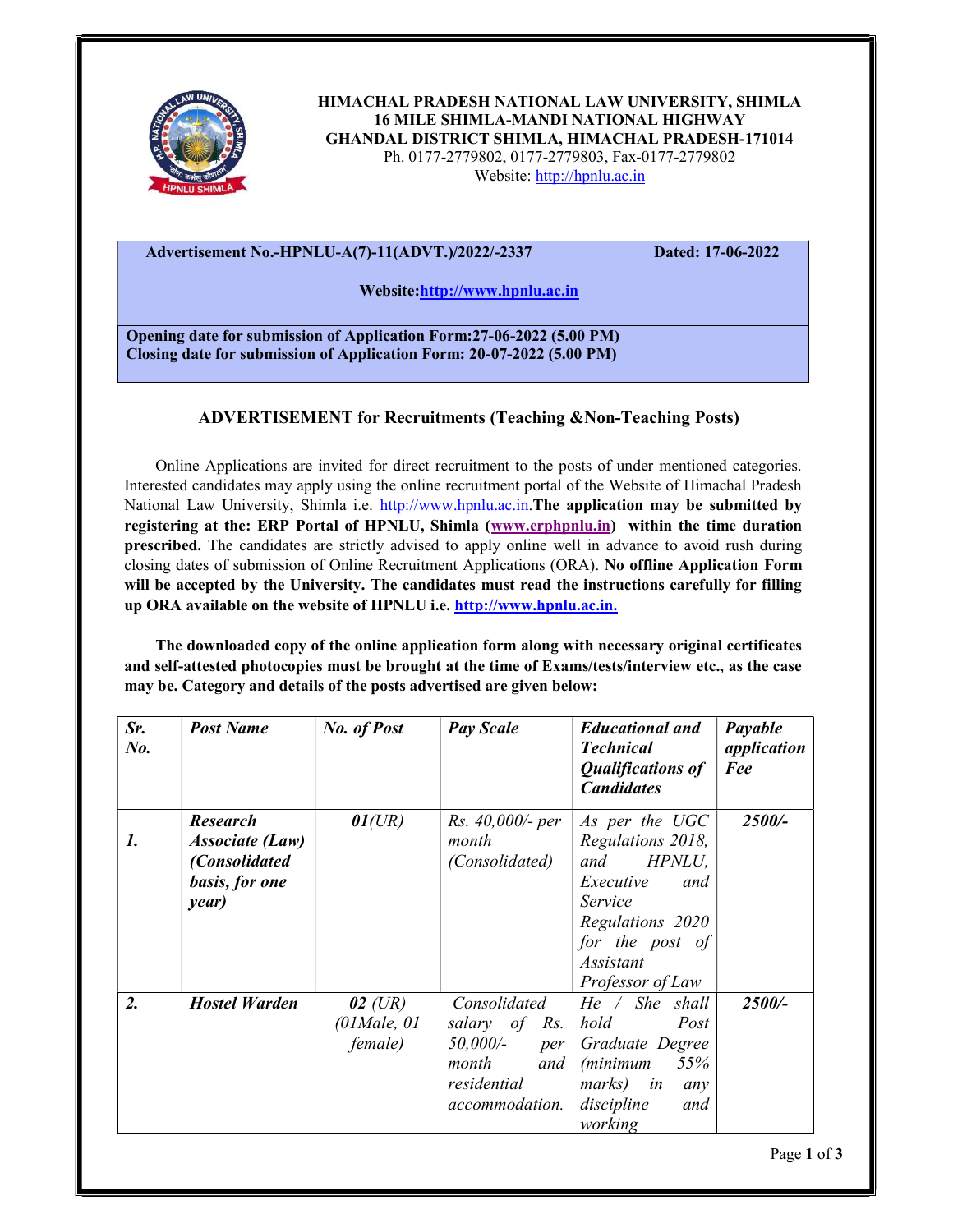|    |                                                                                                            |                                                 |                                                                                | experience in any<br>educational<br>institution<br>for<br>minimum<br>one<br>year. Preference<br>will be given to<br>Post Graduate<br>Degree in Law.                                                                                                                                                                            |                                                                                            |
|----|------------------------------------------------------------------------------------------------------------|-------------------------------------------------|--------------------------------------------------------------------------------|--------------------------------------------------------------------------------------------------------------------------------------------------------------------------------------------------------------------------------------------------------------------------------------------------------------------------------|--------------------------------------------------------------------------------------------|
| 3. | <b>Security Guard</b><br>(Male)<br><b>Contractual</b><br><b>Basis, (on full</b><br>salary) for One<br>Year | 15 (UR-08,<br>$SC-03$ , $OBC-$<br>$03, EWS-01)$ | 4900-10680<br>$+1300$ G.P.<br>$\text{old}$ ) Level-1 in<br>new pay<br>revision | $10^{th}$ pass from a<br>recognized Board   (For<br>of School<br><i>Education.</i><br>$Preferable: Ex-)$ payable<br>Servicemen who fee<br>been<br>have<br>released from the<br>service<br>most<br>recently. The Ex-<br>Service man male<br>Security Guards<br>should<br>be<br>preferably below<br>the<br>age<br>οt<br>50 years | 1,200/<br>SC,<br>$\bm{O}\bm{B}\bm{C}$<br>and<br><b>EWS</b><br><i>the</i><br>Rs.<br>$600/-$ |

## INSTRUCTIONS/CONDITIONS AND ESSENTIAL QUALIFICATION(S) AND EXPERIENCE ETC.

- i. The University reserves the right to dispense with the written examination for the post keeping in view the number of applications viz-a-viz vacancies and other circumstances. In lieu of marks for written test, the University may prescribe a direct selection criterion based on essential qualifications prescribe in the Regulations, (as applicable), and may directly conduct the Interview, Skill test/ evaluation of all the eligible applicants, as the case maybe.
- ii. Date for determining eligibility of all candidates in respect of Essential Qualification(s) and Experience, if any, etc. shall be determinable according to the prescribed closing date for submission of On-Line Recruitment Application (ORA) Form.
- iii. Age: The minimum and maximum age limit of 18 to 45 years shall be determinable according to the prescribed closing date for submission of On-Line Recruitment Application (ORA) Form.
- iv. The upper age limit is relaxable by five years for candidates belonging to Scheduled Caste, Scheduled Tribe and Other Backward Classes, Persons with disabilities & Children/Grand Children of Freedom Fighters of Himachal Pradesh. The upper age relaxation is also available to Ex-servicemen candidates of H.P. as per provisions of relevant rules.
- v. The candidates are advised to note down the USER ID and PASSWORD and this user ID and password will be applicable forall future reference regarding the examination/tests, downloading roll numbers/call letters/entering fee detail etc. No otherassistance can be provided in these issues.